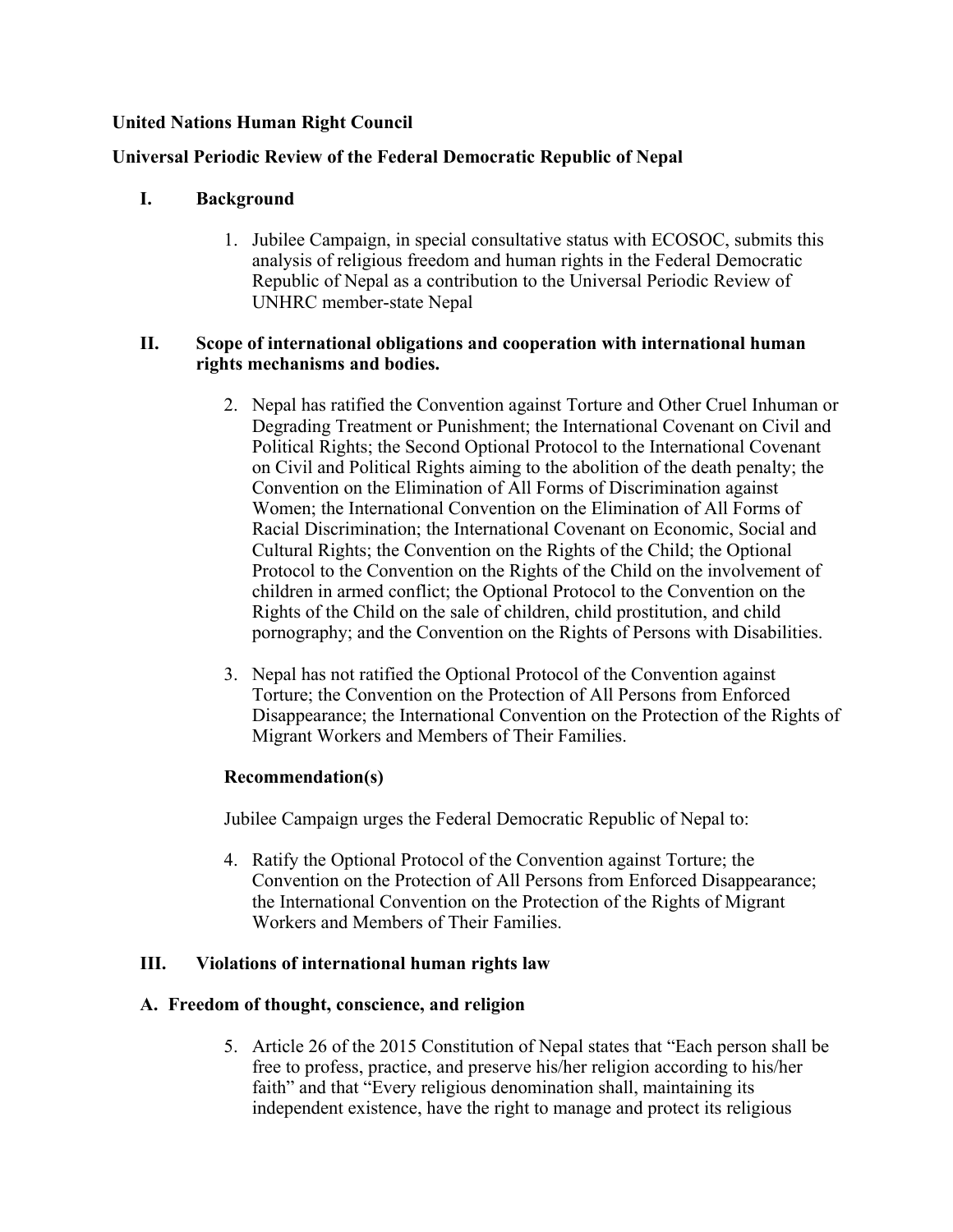<sup>p</sup>laces and religious trusts in accordance with law."<sup>1</sup>

- 6. Article 26 of the 2015 Constitution of Nepal states that "to convert <sup>a</sup> person of one religion to another religion" is punishable by law.<sup>2</sup>
- 7. In Nepal'<sup>s</sup> most recent Criminal Code 2074, which was ratified in August 201, Section 9 Article 155 states that "1. No one should damage, hate or insult or other related act on religious belief or holy places;" "2. If found guilty, there will be punishment of three years of imprisonment and penalty of thirty thousand rupees;" "If foreigners are found guilty, they will have to be deported within seven days after completing imprisonment mentioned in first clause."<sup>3</sup>
- 8. In Section 9 Article 158 of the same Criminal Code, it states that "1. No one should involve or encourage conversion of religion;" "2. No one should convert <sup>a</sup> person from one religion to another religion or profess [their] own religion and belief with similar intention by using or not using any means of attraction and by disturbing religion or belief of any ethnic groups or community that [has been] practiced since ancient times;" "If found guilty, there will be punishment of five years of imprisonment and penalty of fifty thousand rupees."<sup>4</sup>
- 9. According to Open Doors, "revealing the Christian faith is equal to evangelism in the eyes of Hindu radicals." Christian converts who have publicly revealed their conversion are susceptible to the following: persecution on social media, confiscation of religious text, and rejection from family members, who may reject them due to their newly proclaimed faith.<sup>5</sup>
- 10. Though the new constitution classifies Nepal as <sup>a</sup> secular state, because of the deeply woven Hindu customs that have been engrained in society, Hindu celebrations and teachings are very common in schools; Christian children often partake in these traditions despite them not correlating with their family'<sup>s</sup> chosen faith. 6
- 11. There are multiple reports of Hindu radical militant groups ambushing, attacking, setting fire to, and trespassing into Christian and Catholic churches. 7

<sup>1</sup> *Constitution of Nepal* [Nepal], 2015 (2072.6.3), 20 September 2015, available at: https://www.constituteproject.org/constitution/Nepal\_2015.pdf [accessed 17 March 2020]

<sup>2</sup> *ibid.*

<sup>3</sup> Rhema Subedi, *Criminal Code 2074 Enacted by the President,* Nepal Church, 18 October 2017, available at: https://nepalchurch.com/14432/criminal-code-2074-enacted-by-the-president/

<sup>4</sup> *ibid.*

<sup>5</sup> *ibid.*

<sup>6</sup> *ibid.* 7 *ibid.*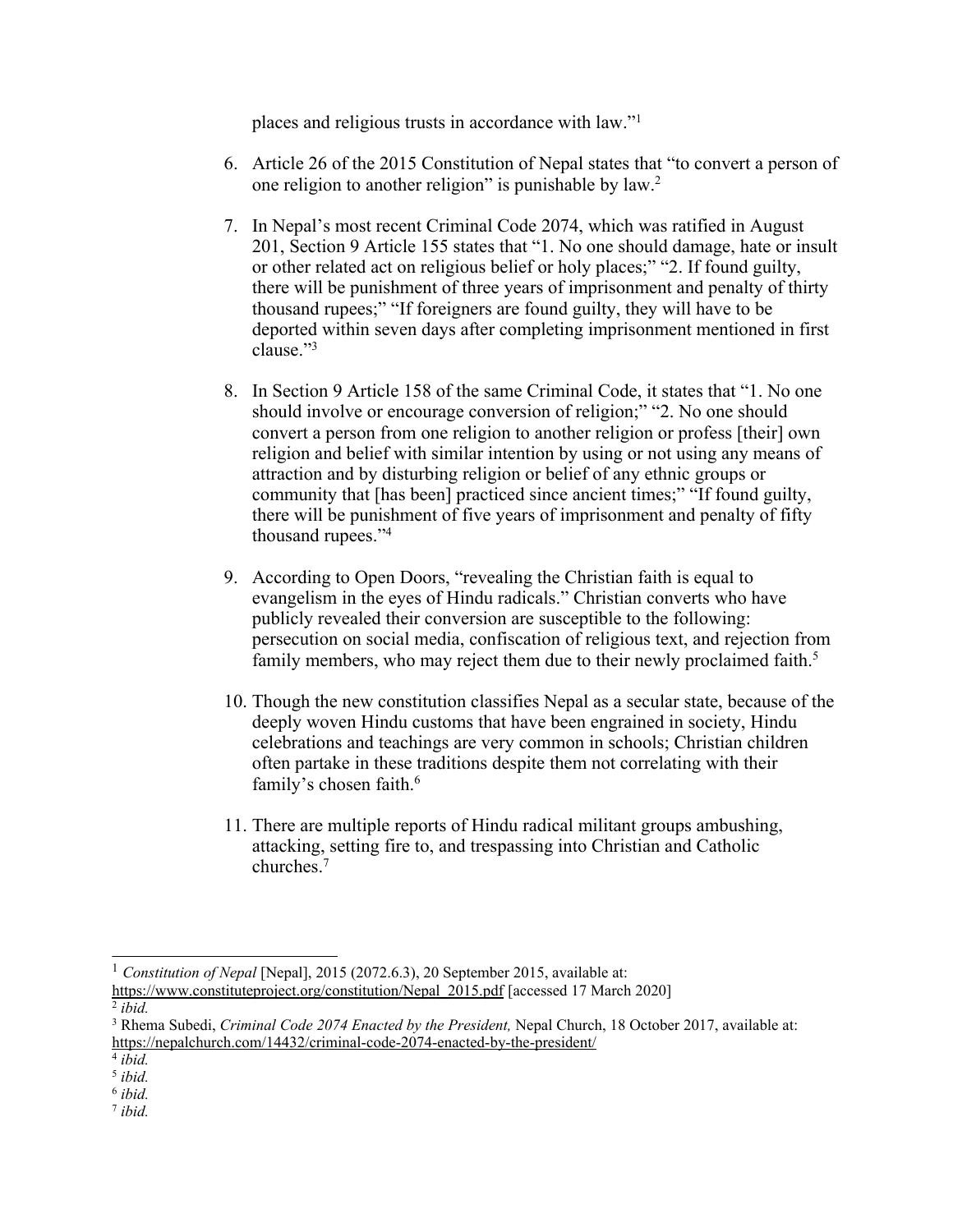- 12. Nepal, being <sup>a</sup> majority Hindu nation, enforces cow slaughter laws which criminalize killing or physically hunting cows, and which target individuals who eat beef because they are not subscribers to Hinduism, such as Christians, Muslims, and those in poverty. The maximum sentence for any individual convicted of killing cattle can be 3.5 years imprisonment (even though the now-obsolete penal code designated the punishment as 12 years) and <sup>a</sup> fine of up to the equivalent of \$450 USD. $^8$
- 13. According to the US State Department, "In March [2018] police arrested <sup>a</sup> woman along with her six-month-old baby on charges of attempting religious conversion and destroying Hindu idols. Officials subsequently released the mother and child, but as of September, the case remained ongoing. Several other arrests in April and May involved accusations of speaking against Hindu gods, encouraging the destruction of Hindu idols, and attempted conversion."<sup>9</sup>
- 14. In August 2019, an elderly Christian Nepalese man was detained and imprisoned for distributing bibles under the charges that he was attempting to forcefully convert individuals to Christianity. Since his release from prison, he has been in and out of hospital with health issues he claims he acquired during his time in prison. 10
- 15. In Nepal'<sup>s</sup> Rautahat District in late December of 2019, <sup>a</sup> group of radical Hindus from the Nepal Hindu Council and the World Hindu Federation publicly burnt <sup>a</sup> Christian flag in <sup>a</sup> village in which Christian locals were celebrating Christmas. The group of radicals intended to further attack the participating Christians, but the participants were able to flee before more violence ensued. Local police have not taken any actions regarding the incident.
- 16. In March 2020, Pastor Keshab Raj Acharya was arrested following the circulation of <sup>a</sup> video of him preaching in church, "I rebuke you, corona, in the name of Lord Jesus Christ. By the power of the ruler of this Creation, I rebuke you...." On the 23<sup>rd</sup>, Pastor Keshab received a call in which a man requested to visit the pastor'<sup>s</sup> home to pray for his ill wife; however, when Pastor Keshab opened the door, police officers entered his home and detained him. He was charged with misinformation regarding the novel coronavirus, but was released on bail in early April. Immediately following his initial release, he was re-arrested, this time on charges of evangelism and "outraging religious feelings." Pastor Keshab'<sup>s</sup> bail is now set at 500,000 Nepalese

<sup>8</sup> *ibid.*

<sup>9</sup> *ibid.*

<sup>10</sup> Prescott, Emily. "Elderly man jailed in Nepal for handing out bibles." *Keep the Faith,* 9 September 2019, available at: https://www.keepthefaith.co.uk/2019/08/12/elderly-man-jailed-in-nepal-for-handing-out-bibles/ [accessed 17 March 2020].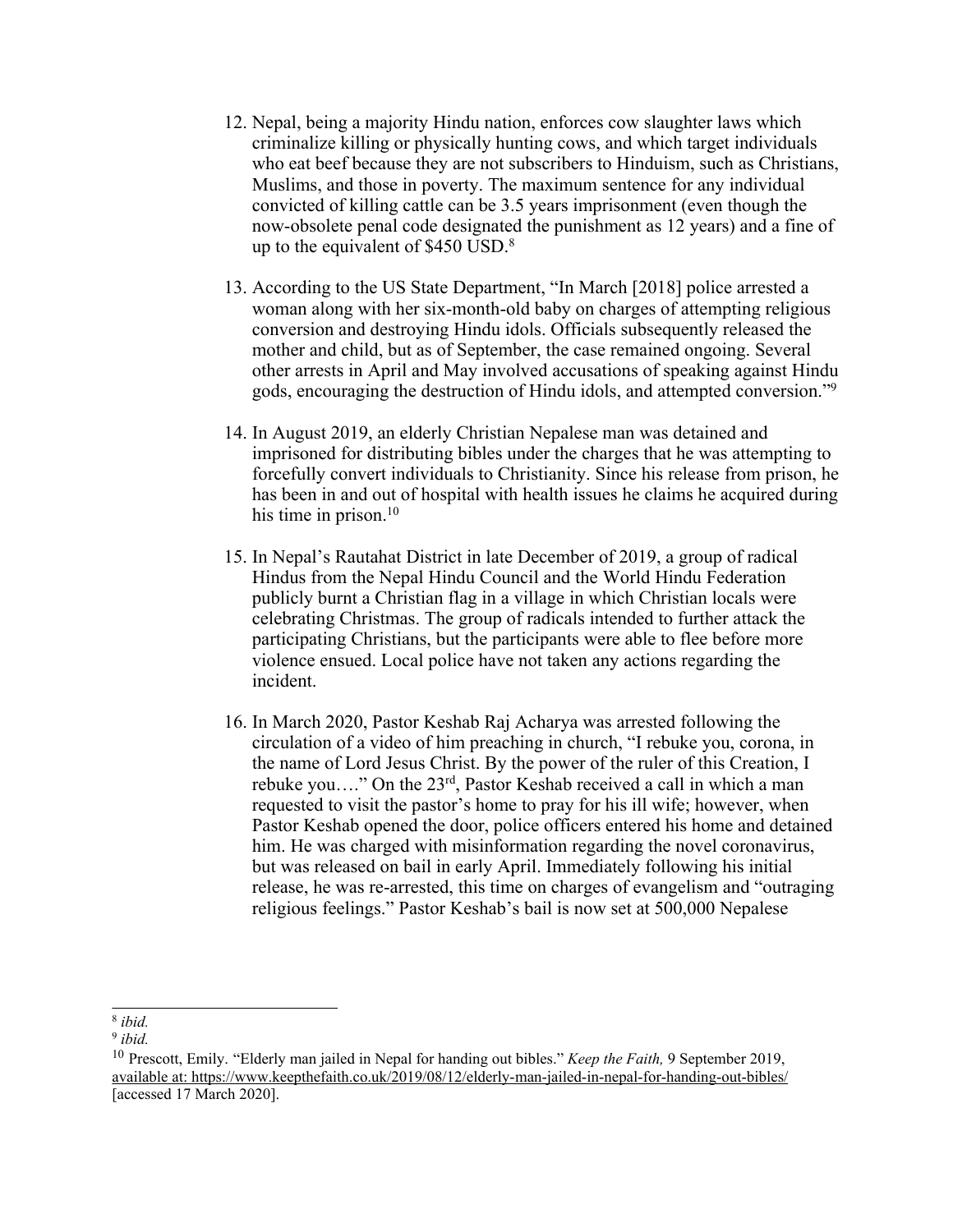rupees, approximately the equivalent of USD \$4,000.<sup>11</sup>

#### **Recommendation(s)**

Jubilee Campaign urges the Federal Democratic Republic of Nepal to:

- 17. Repeal anti-conversion laws, blasphemy laws, and cow slaughter laws.
- 18. Protect non-Hindu minority religious communities from violence, persecution, and discrimination from Hindu radicals.
- 19. Stop requiring children of Christian families to study <sup>a</sup> Hinduism-based curriculum.

#### **B. Sexual Violence**

- 20. According to the UN Women Global Database on Violence against Women, the percentage of Nepalese women who have experienced "lifetime physical and/or sexual intimate partner violence" is 25%; the percentage of women who have experienced "physical and/or sexual intimate partner violence in the last 12 months" is 11.2%, and the percentage of women who have experienced child marriage is 39.5%. 12
- 21. Province 2 of Nepal is inarguably the most dangerous area in Nepal for women. By November 2019, there were 10,243 complaints regarding "dowryrelated violence, polygamy, physical domestic violence against women, trafficking, rape and attempted rape."<sup>13</sup>
- 22. In late 2018, UN Special Rapporteur on violence against women Ms. Dubravka Simonovic expressed her concern about the high rates of suicide among young Nepalese women, which she attributed to fear of domestic violence or coercion from family members to forgive perpetrators of violence. 14

<sup>11</sup> Morning Star News, "Pastor in Nepal Re-Arrested on New Series of Charges to Keep Him in Jain, Sources Say," 15 May 2020, available at: https://morningstarnews.org/2020/05/pastor-in-nepal-re-arrested-on-new-series-ofcharges-to-keep-him-in-jail-sources-say/ ; International Christian Concern, "Authorities in Nepal Continue to Imprison Pastor Who Prayed Against COVID-19," 21 May 2020, available at:

https://www.persecution.org/2020/05/21/authorities-nepal-continue-imprison-pastor-prayed-covid-19/ <sup>12</sup> UN Women Global Database on Violence against Women, *Nepal*, available at: https://evaw-globaldatabase.unwomen.org/en/countries/asia/nepal

<sup>13</sup> Anuragi, Ajaya. "Alarming Rise in Violence against Women." *Nepali Times*, 25 November 2019, https://www.nepalitimes.com/from-the-nepali-press/alarming-rise-in-violence-against-women/

<sup>&</sup>lt;sup>14</sup> United Nations Office of the High Commissioner for Human Rights, "UN Expert Urges Nepal to Step Up Fight against Impunity and to Secure Access to Justice for Victims of Gender-Based Violence." 29 November 2018, available at: https://www.ohchr.org/en/NewsEvents/Pages/DisplayNews.aspx?NewsID=23955&LangID=E [accessed 17 March 2020].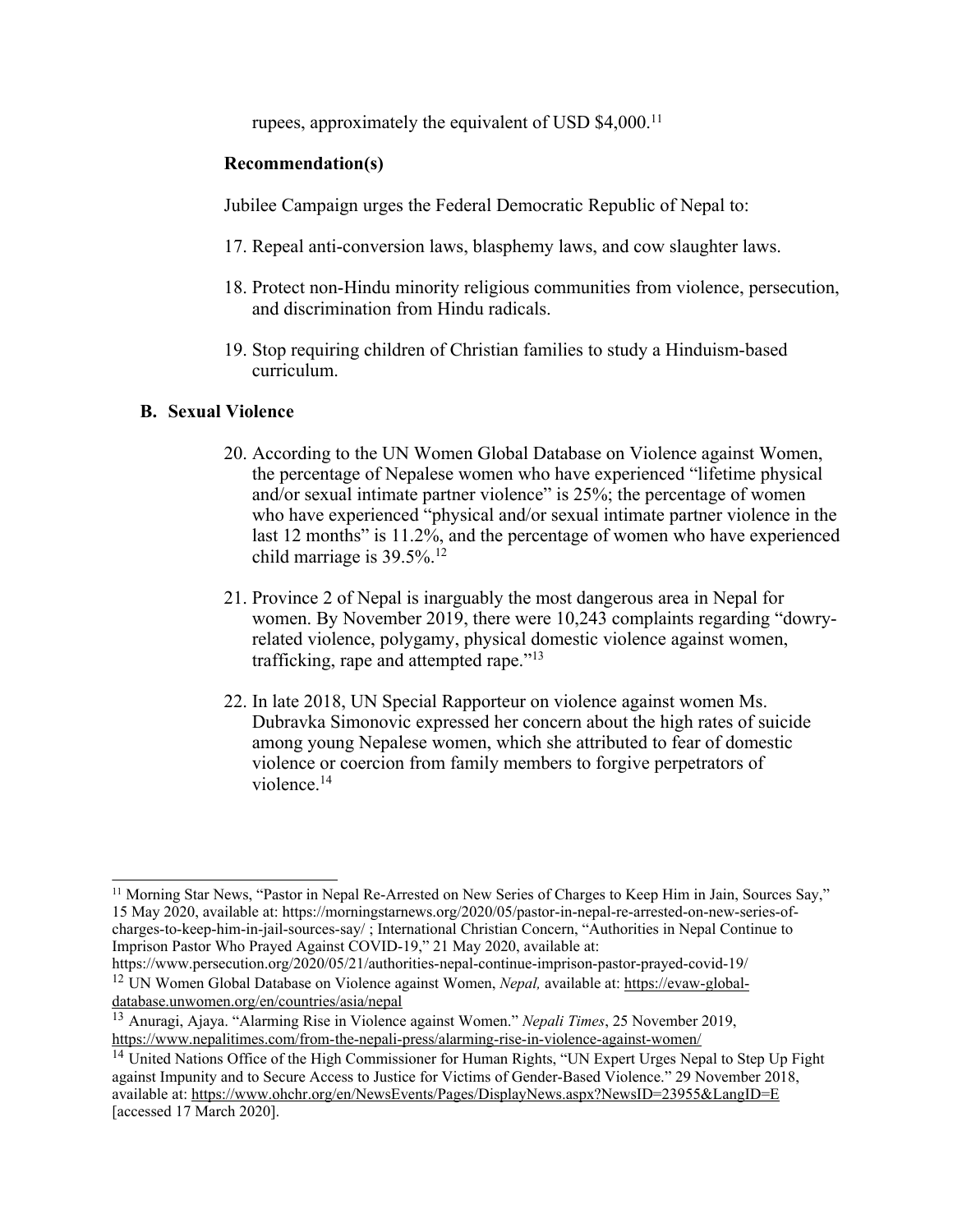- 23. In October 2019, the Embassies of Australia, Finland, France, Norway, Switzerland, and the United Kingdom collaborated on <sup>a</sup> statement in which they expressed concern about violence against Nepalese women, drawing particular attention to the tragic stories of Nirmala Panta and Maya BK. 15 Nirmala Panta was <sup>a</sup> 13 year old Nepalese girl from Kanchanpur whose body was found in July 2018 not far from her home. She had been raped and murdered by asphyxiation, and contaminated DNA tests preven<sup>t</sup> the perpetrator(s) from being identified and prosecuted. <sup>16</sup> Maya BK, <sup>a</sup> 21-year-old Dalit caste woman was gang-raped by her coworker, Ganesh Baduwal, and his friends before suffocating to death as <sup>a</sup> result of being gagged. 17
- 24. Nepal'<sup>s</sup> Ministry of Health and Population (MOHP) revealed in <sup>a</sup> 2006 survey that 21% of Nepalese men believe <sup>a</sup> husband "justified in beating his wife;" 13% believe <sup>a</sup> husband may "ge<sup>t</sup> angry and reprimand his wife;" and 5% of respondents believe it is okay for <sup>a</sup> man to "use force to have sexual intercourse."<sup>18</sup>
- 25. Nepalese women and young girls are often trafficked into nearby nations such as India and Sri Lanka, where they often become victims of sexual exploitation and manipulation. In the case of pregnancy, many Nepalese women who return to Nepal after being trafficked into another country undergo abortions to "avoid social stigma."<sup>19</sup>
- 26. Perpetrators of domestic and sexual violence against women, including traffickers and/or brokers, are rarely prosecuted or punished, as confirmed by former Chief Justice Sushila Karki. This recurring impunity further emboldens them to continue violating, abusing, and murdering women and girls, creating <sup>a</sup> dangerous and seemingly irreversible cycle. 20

#### **Recommendation(s)**

Jubilee Campaign urges the Federal Democratic Republic of Nepal to:

<sup>&</sup>lt;sup>15</sup> Embassy of Australia, Embassy of Finland, Embassy of France, Embassy of Norway, Embassy of Switzerland, Embassy of the United Kingdom, United Nations in Nepal, *Statement on Combating Violence Against Women,* 4 October 2019, available at:

https://reliefweb.int/sites/reliefweb.int/files/resources/Statement%20on%20Combating%20Violence%20Against%2 0Women%20%28002%29.pdf

<sup>16</sup> Wikipedia, *Rape and Murder of Nirmala Panta,*

https://en.wikipedia.org/wiki/Rape\_and\_murder\_of\_Nirmala\_Panta [accessed 17 March 2020].

<sup>17</sup> Chhatyal, Dil Bahadur. "Girl Gang-Raped and Murdered for Refusing Sex Proposal." *My Repúplica,* 8 July 2018, https://myrepublica.nagariknetwork.com/news/girl-gang-raped-and-murdered-for-refusing-sex-proposal/ [accessed 17 March 2020].

<sup>&</sup>lt;sup>18</sup> Poudel-Tandukar, Kalpana; Poudel, Krishna C.; Yasuoka, Junko; Eto, Takahashi; and Jimba, Masamine. "Domestic Violence against Women in Nepal." *The Lancet,* 17 May 2008.

https://www.thelancet.com/journals/lancet/article/PIIS0140-6736(08)60723-0/fulltext#back-bib3 [accessed 17 March 2020].

<sup>19</sup> *ibid.*

<sup>20</sup> *ibid.*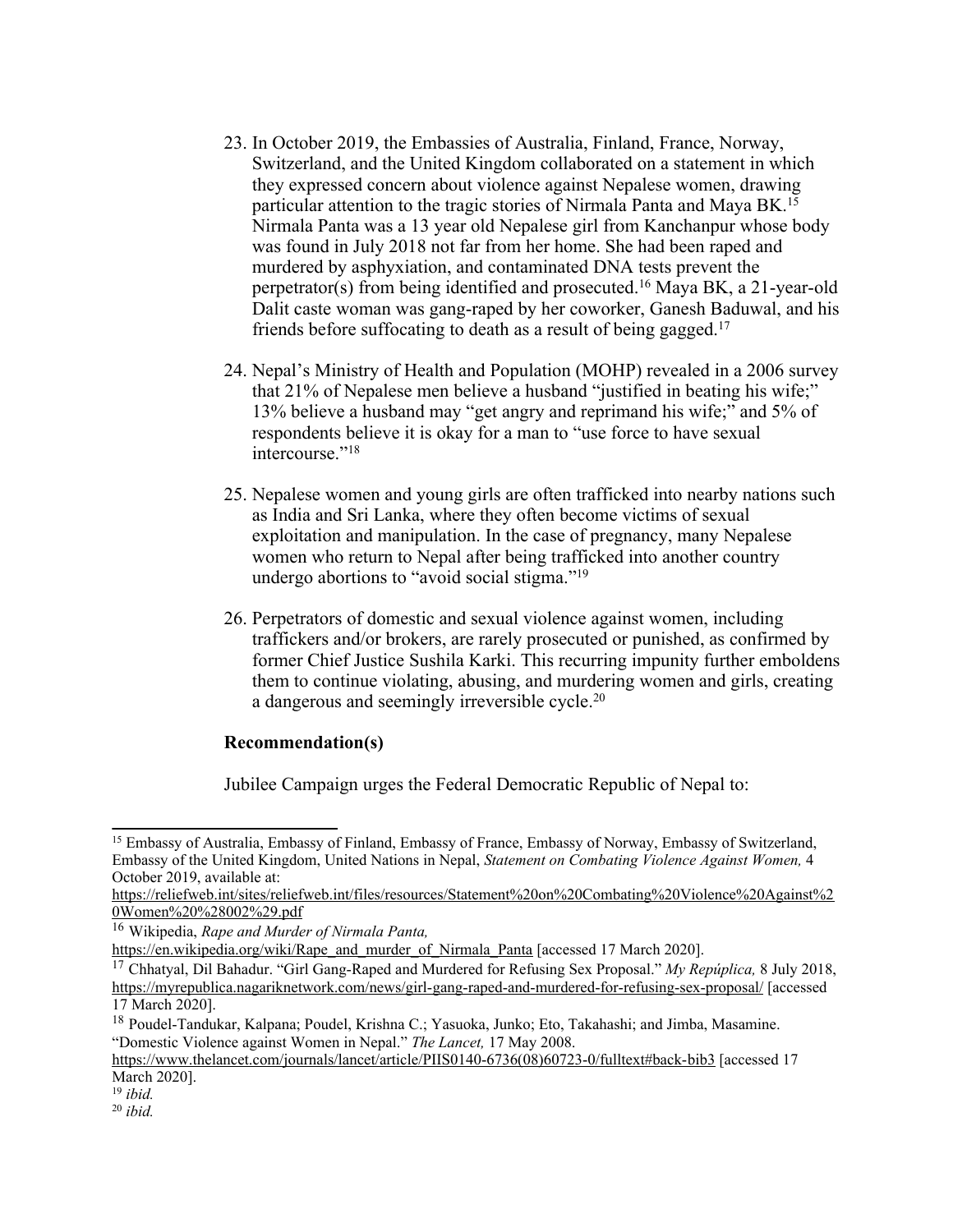- 27. Take actions to eliminate sexual violence, rape, exploitation, and domestic violence of Nepali citizens.
- 28. Condemn commonly held beliefs that domestic violence is justified.
- 29. Punish all perpetrators of sexual violence.

### **C. Human Trafficking and Exploitation**

- 30. Nepal is one of the only 18 nations that has not ratified and therefore is not party to the Protocol to Prevent, Suppress and Punish Trafficking in Persons, Especially Women and Children, which modifies the United Nations Convention against Transnational Organized Crime. 21
- 31. Nepal has established the Anti-Trafficking-in-Persons Bureau to combat human trafficking. 22
- 32. According to the US State Department Trafficking in Persons Report 2019, it states about Nepal: "Official complicity in trafficking offenses remained <sup>a</sup> serious problem."23
- 33. According to the same Trafficking in Persons Report 2019, the US State Department reveals "The HTTCA [Human Trafficking and Transportation (Control) Act] criminalized slavery and bonded labor, but did not criminalize the recruitment, transportation, harboring, or receipt of persons by force, fraud, or coercion for the purpose of forced labor."<sup>24</sup>
- 34. In late 2018, the Office of the Special Rapporteur on Trafficking in Persons of the National Human Rights Commission of Nepal released <sup>a</sup> repor<sup>t</sup> regarding the human trafficking situation in Nepal. Below are some of the most notable findings:
	- a. The number of Nepalese girls who are trafficked into neighboring India has drastically risen from 2013 to 2018; "the number of trafficking cases increased from 8 in 2012 to 147 in 2017."<sup>25</sup> The most common jobs these girls are trafficked into are prostitution and domestic work.

<sup>21</sup> United States Department of State. *Trafficking in Persons Report,* June 2019, https://www.state.gov/wpcontent/uploads/2019/06/2019-Trafficking-in-Persons-Report.pdf [accessed 17 March 2020].<br><sup>22</sup>.ibid

*ibid.*

<sup>23</sup> *ibid.*

<sup>24</sup> *ibid.*

<sup>&</sup>lt;sup>25</sup> National Human Rights Commission, Nepal, Office of the Special Rapporteur on Trafficking in Persons. *Trafficking in Persons in Nepal: National Report.* September 2018.

http://www.nhrcnepal.org/nhrc\_new/doc/newsletter/NHRC\_National\_Report\_TIP\_in\_Nepal\_September\_2018.pdf [accessed 17 March 2020].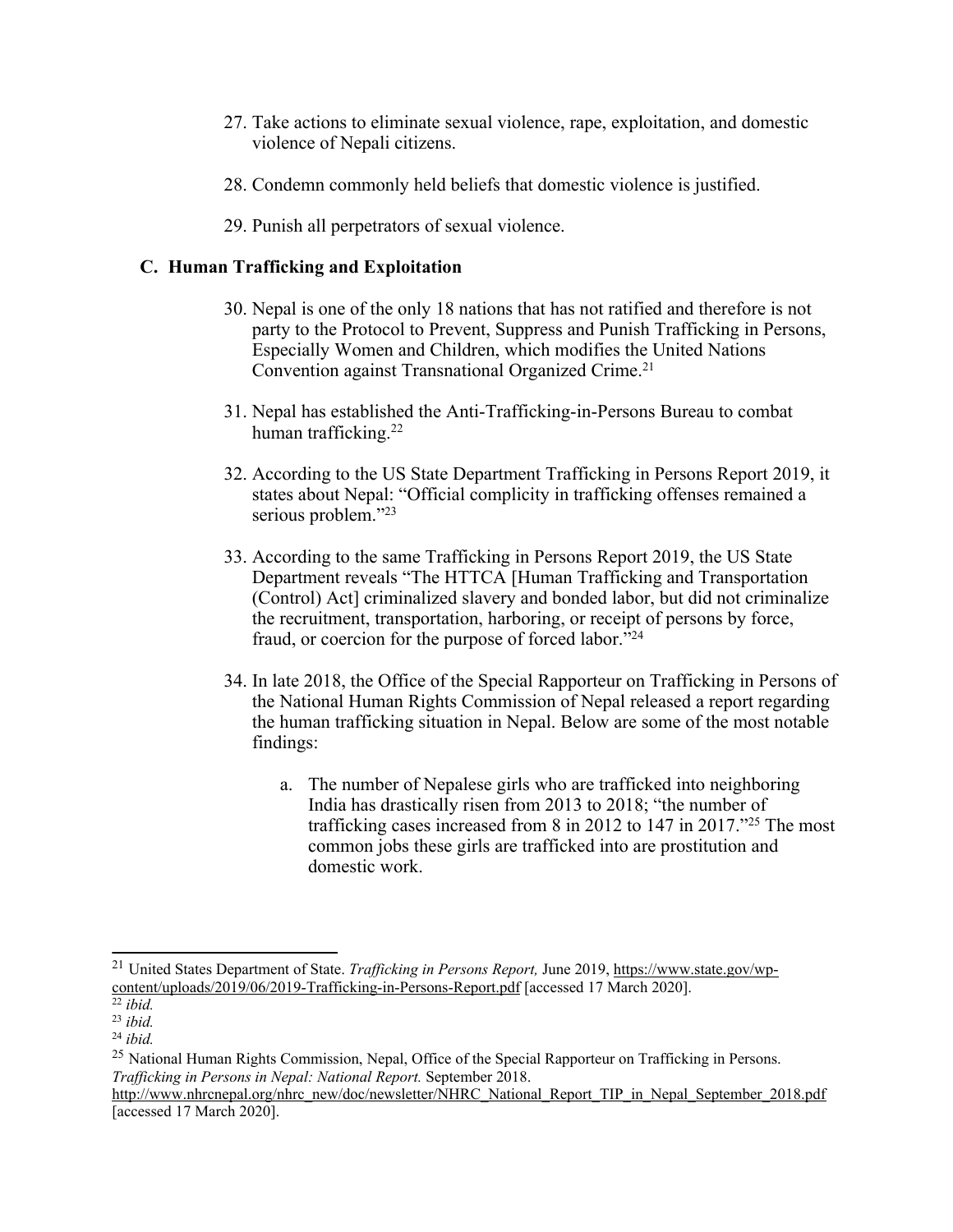b. In FY 2017-2018, 78% of trafficking victims were female, and 22% were male.<sup>26</sup> According to the US State Department, these proportions have unfortunately caused <sup>a</sup> trend in which cases of trafficking of men and boys are overlooked in order to focus on cases with female victims. 27

### **Recommendation(s)**

Jubilee Campaign urges the Federal Democratic Republic of Nepal to:

- 35. Provide sufficient funding to the Anti-trafficking in Persons Bureau.
- 36. Amend the Human Trafficking and Transportation Control Act to include all aspects of human trafficking, including recruitment and receipt of trafficked individuals.

### **IV. Restriction of Political Freedoms**

- 37. The 2015 Constitution of Nepal grants all Nepalese citizens the freedoms of expression, association, assembly, and movement.<sup>28</sup>
- 38. According to the US Embassy of Nepal, "The constitution, however, also provides for 'reasonable restrictions' of these rights for acts or incitement that 'may undermine the sovereignty, territorial integrity, nationality of Nepal, or harmonious relations between the federal units or harmonious relations between the various castes, tribes, religions, or communities.'"<sup>29</sup>

## **A. Freedom of Expression**

- 39. According to Freedom House, the Nepalese governmen<sup>t</sup> recently implemented <sup>a</sup> new criminal code which includes "provisions that criminalize publicizing private information," taking pictures of individuals without permission, or "disrespectful" satire or criticism.<sup>30</sup> Critics of this new legislation rightfully claim that this code targets journalists and newscasters and inherently violates freedom of expression.<sup>31</sup>
- 40. According to the Human Rights Watch 2020 Report on Nepal, the Electronic Transactions Act has been used by police to arrest journalists, reporters, and online writers who have criticized governmen<sup>t</sup> officials or discussed

<sup>26</sup> *ibid.*

<sup>27</sup> United States Department of States. *Trafficking in Persons Report,* June 2019, *supra note* 28.

<sup>28</sup> *Constitution of Nepal* [Nepal], 2015 (2072.6.3), 20 September 2015, *supra note* 2.

<sup>29</sup> United States Department of State, *2018 Human Rights Report – Nepal,* available at:

https://np.usembassy.gov/wp-content/uploads/sites/79/Country-Reports-on-Human-Rights-Practices-for-2018.pdf [accessed 17 March 2020].

<sup>&</sup>lt;sup>30</sup> Freedom House, *Nepal*, available at: https://freedomhouse.org/country/nepal/freedom-world/2019 [accessed 17 March 2020].

<sup>31</sup> *ibid.*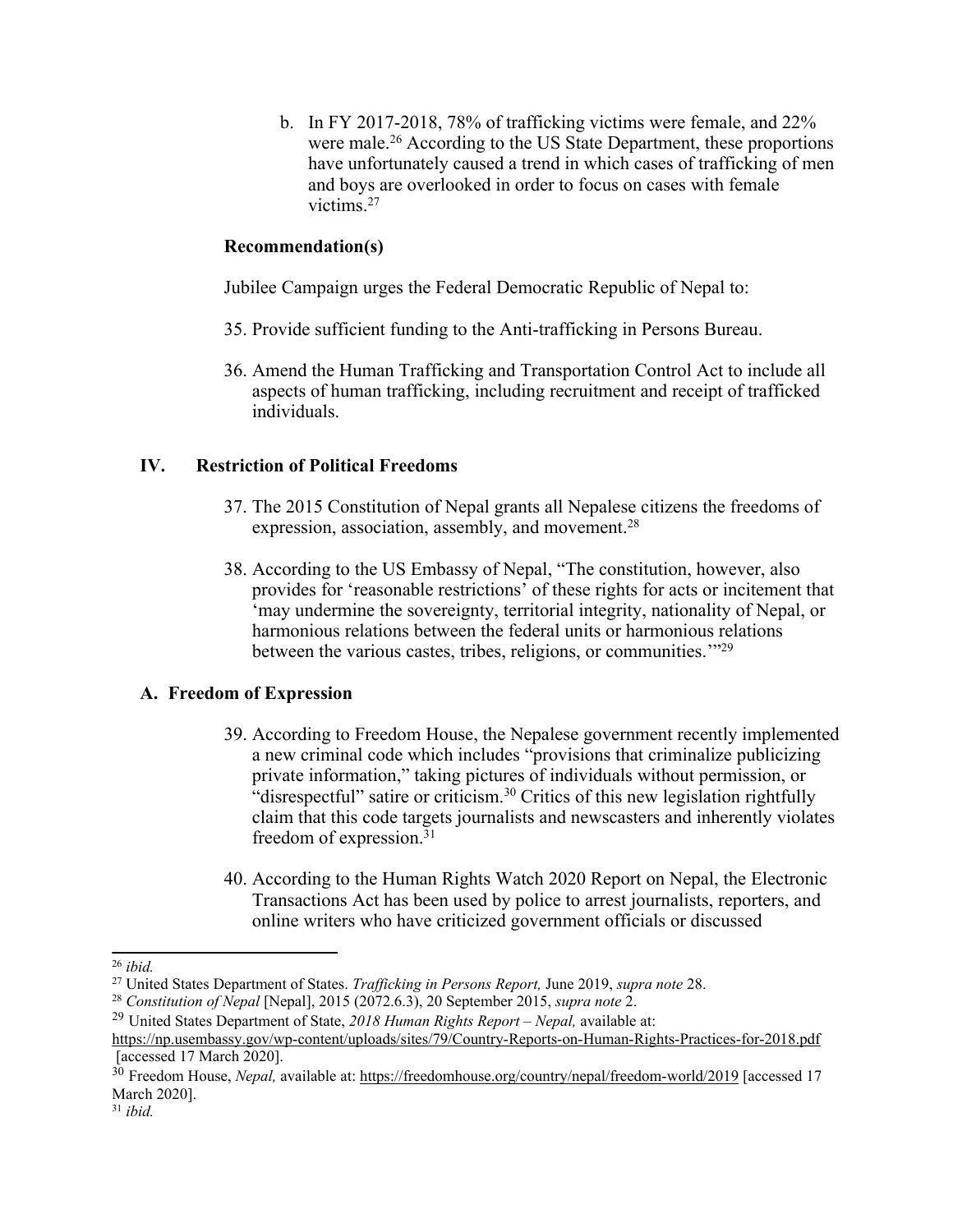institutional and governmental corruption. 32

41. Also according to Human Rights Watch, the Information Technology Bill that was recently passed is "creating new offences so broadly defined they could plausibly be interpreted to include much online expression, and imposing custodial penalties for those who are convicted."<sup>33</sup>

#### **Recommendation(s)**

Jubilee Campaign urges the Federal Democratic Republic of Nepal to:

42. Cease all unjust applications of the Electronic Transactions Act and the Information Technology Bill which violate freedom of expression.

#### **B. Freedom of Assembly**

43. Religious assemblies and gatherings, notably those of the Tibetan Buddhist community, are often restricted by curfews and police intervention. 34

#### **Recommendation(s)**

Jubilee Campaign urges the Federal Democratic Republic of Nepal to:

44. Cease police interruption and interference in peaceful assemblies, particularly those of Tibetan Buddhists and other minorities.

#### **C. Freedom of Movement**

- 45. The right to freedom of movement is often restricted in regard to refugees. Even Tibetan Buddhist refugees that have resided in Nepal for some decades are denied identification documentation, rendering them unable to presen<sup>t</sup> such information when they travel.<sup>35</sup>
- 46. There are no laws or framework that clarify how to determine refugee status and subsequently provide protective services and aid to such refugees. 36

#### **Recommendation(s)**

Jubilee Campaign urges the Federal Democratic Republic of Nepal to:

47. Provide necessary documentation to Tibetan Buddhists so that their freedom of movement is not hindered.

<sup>32</sup> Human Rights Watch, *Nepal Events 2019,* available at: https://www.hrw.org/world-report/2020/countrychapters/nepal [accessed17 March 2020].

<sup>33</sup> *ibid.*

<sup>34</sup> United States Department of State, *2018 Human Rights Report – Nepal,* 2019, *supra note* 46.

<sup>35</sup> *ibid.*

<sup>36</sup> *ibid.*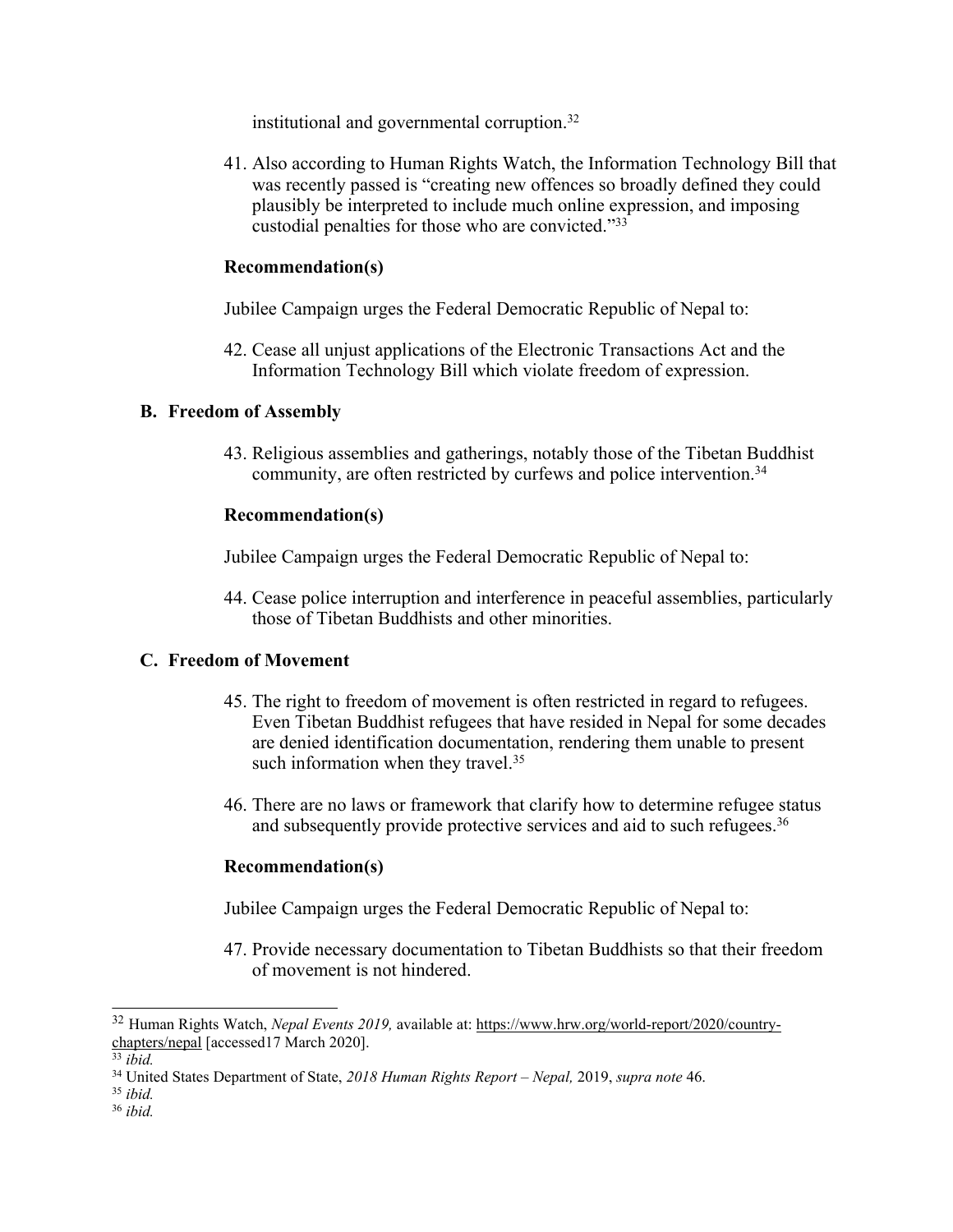## **V. Rights of Children**

## **A. Child Labor**

- 48. According to the US Department of Labor, 37.2% (6,755,852 individuals) of Nepal'<sup>s</sup> population aged 5 to 14 years are engaged in some type of labor, whereas 39.1% of Nepalese children aged 7 to 14 are combining education and work. 37
- 49. This repor<sup>t</sup> also states that "many children in Nepal are engaged in the production of bricks, which exposes them to hazardous working conditions, including carrying heavy loads, using dangerous machinery, and working in extreme heat."38
- 50. Nepal recently established Anti-Trafficking in Persons Bureau, which is tasked with taking measures to preven<sup>t</sup> the trafficking of children into labor and punish perpetrators and recruiters; however, the governmen<sup>t</sup> does not have sufficient "human resource and financial capacity" to enforce legislation combatting child labor, nor does it have <sup>a</sup> general database of all cases of child labor in Nepal, which prevents them from publishing accurate statistics.<sup>39</sup>

## **Recommendation(s)**

Jubilee Campaign urges the Federal Democratic Republic of Nepal to:

51. Make efforts to properly enforce anti-child labor laws, and prosecute individuals involved in recruiting and employing child laborers.

# **B. Sexual Exploitation**

52. "Nepal ranked 39 out of the 60 countries scored by the Out of the Shadows Index on the country'<sup>s</sup> response to child sexual exploitation and abuse, with <sup>a</sup> score of 46.4. Nepal'<sup>s</sup> position on the lower end of the index'<sup>s</sup> ranking, is partially explained by an uncoordinated national policy framework on child sexual abuse and exploitation that includes loopholes and inconsistencies which hamper efforts to tackle this crime."

37 United States Department of Labor, *2018 Findings on the Worst Forms of Child Labor – Nepal,* available at: https://www.dol.gov/sites/dolgov/files/ILAB/child\_labor\_reports/tda2018/Nepal.pdf

<sup>[</sup>accessed 17 March 2020].

<sup>38</sup> *ibid.*